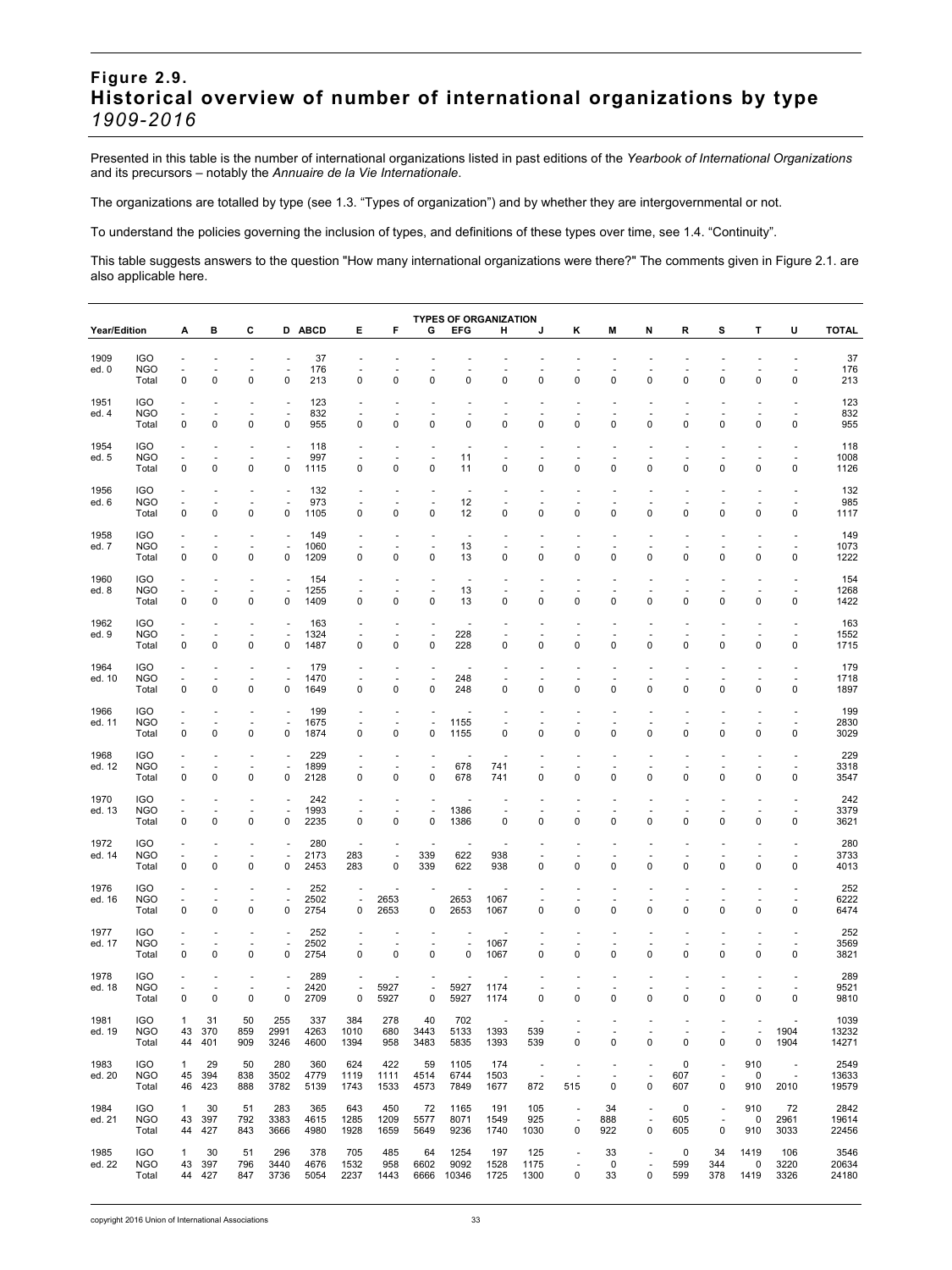|                     |                                   |                          |                  | С                  |                     |                     | Е                   | F                   | G                   | <b>TYPES OF ORGANIZATION</b> |                     |                     |                     |                                                                     |                                         |                           |                   |                              |                             | <b>TOTAL</b>           |
|---------------------|-----------------------------------|--------------------------|------------------|--------------------|---------------------|---------------------|---------------------|---------------------|---------------------|------------------------------|---------------------|---------------------|---------------------|---------------------------------------------------------------------|-----------------------------------------|---------------------------|-------------------|------------------------------|-----------------------------|------------------------|
| <b>Year/Edition</b> |                                   | А                        | в                |                    |                     | <b>D ABCD</b>       |                     |                     |                     | <b>EFG</b>                   | н                   |                     | κ                   | М                                                                   | N                                       | R                         | s                 | т                            | U                           |                        |
| 1986<br>ed. 23      | <b>IGO</b><br><b>NGO</b><br>Total | $\mathbf{1}$<br>43<br>44 | 32<br>417<br>449 | 51<br>807<br>858   | 285<br>3382<br>3667 | 369<br>4649<br>5018 | 729<br>1710<br>2439 | 542<br>1190<br>1732 | 59<br>6969<br>7028  | 1330<br>9869<br>11199        | 212<br>1684<br>1896 | 77<br>792<br>869    | 0                   | 33<br>0<br>33                                                       | $\blacksquare$<br>÷,<br>0               | 0<br>652<br>652           | 49<br>368<br>417  | 1418<br>0<br>1418            | 140<br>3515<br>3655         | 3628<br>21529<br>25157 |
| 1987<br>ed. 24      | <b>IGO</b><br><b>NGO</b><br>Total | 1<br>42<br>43            | 33<br>420<br>453 | 45<br>760<br>805   | 232<br>3013<br>3245 | 311<br>4235<br>4546 | 722<br>1751<br>2473 | 561<br>1380<br>1941 | 55<br>7577<br>7632  | 1338<br>10708<br>12046       | 242<br>2172<br>2414 | 88<br>1205<br>1293  | $\blacksquare$<br>0 | $\mathbf 0$                                                         | $\overline{\phantom{a}}$<br>$\mathbf 0$ | 0<br>688<br>688           | 58<br>392<br>450  | 1620<br>0<br>1620            | 240<br>3848<br>4088         | 3897<br>23248<br>27145 |
| 1988<br>ed. 25      | <b>IGO</b><br><b>NGO</b><br>Total | 1<br>41<br>42            | 33<br>422<br>455 | 45<br>796<br>841   | 230<br>3259<br>3489 | 309<br>4518<br>4827 | 751<br>1996<br>2747 | 590<br>1538<br>2128 | 52<br>8273<br>8325  | 1393<br>11807<br>13200       | 240<br>2109<br>2349 | 137<br>1341<br>1478 | 0                   | ٠<br>$\mathbf 0$                                                    | $\sim$<br>0                             | $\mathbf 0$<br>688<br>688 | 63<br>406<br>469  | 1634<br>0<br>1634            | 262<br>4033<br>4295         | 4038<br>24902<br>28940 |
| 1989<br>ed. 26      | <b>IGO</b><br><b>NGO</b><br>Total | 1<br>41<br>42            | 33<br>425<br>458 | 43<br>781<br>824   | 223<br>3374<br>3597 | 300<br>4621<br>4921 | 778<br>2051<br>2829 | 625<br>1807<br>2432 | 8<br>5854<br>5862   | 1411<br>9712<br>11123        | 247<br>2138<br>2385 | 154<br>1391<br>1545 | 0                   | $\mathbf 0$                                                         | $\overline{\phantom{a}}$<br>$\mathbf 0$ | 0<br>683<br>683           | 71<br>424<br>495  | 1663<br>$\mathbf 0$<br>1663  | 222<br>1094<br>1316         | 4068<br>20063<br>24131 |
| 1990<br>ed. 27      | <b>IGO</b><br><b>NGO</b>          | 1<br>40                  | 34<br>430        | 41<br>770          | 217<br>3406         | 293<br>4646         | 796<br>2129         | 680<br>1915         | 87<br>7518          | 1563<br>11562                | 251<br>2204         | 141<br>1023         |                     | ÷,                                                                  | $\sim$                                  | 0<br>683                  | 71<br>437         | 1674<br>0                    | 329<br>1779                 | 4322<br>22334          |
|                     | Total                             | 41                       | 464              | 811                | 3623                | 4939                | 2925                | 2595                | 7605                | 13125                        | 2455                | 1164                | 0                   | $\mathbf 0$                                                         | 0                                       | 683                       | 508               | 1674                         | 2108                        | 26656                  |
| 1991<br>ed. 28      | <b>IGO</b><br>NGO<br>Total        | $\mathbf{1}$<br>39<br>40 | 34<br>427<br>461 | 40<br>773<br>813   | 222<br>3381<br>3603 | 297<br>4620<br>4917 | 763<br>1656<br>2419 | 647<br>1970<br>2617 | 87<br>7867<br>7954  | 1497<br>11493<br>12990       | 257<br>2323<br>2580 | 144<br>941<br>1085  | 86<br>511<br>597    | 0                                                                   | $\overline{a}$<br>÷,<br>$\pmb{0}$       | 0<br>753<br>753           | 76<br>449<br>525  | 1767<br>0<br>1767            | 441<br>2545<br>2986         | 4565<br>23635<br>28200 |
| 1992<br>ed. 29      | <b>IGO</b><br><b>NGO</b><br>Total | 1<br>39<br>40            | 34<br>426<br>460 | 36<br>774<br>810   | 215<br>3457<br>3672 | 286<br>4696<br>4982 | 719<br>1641<br>2360 | 633<br>2325<br>2958 | 52<br>3795<br>3847  | 1404<br>7761<br>9165         | 286<br>2469<br>2755 | 184<br>1128<br>1312 | 347<br>753<br>1100  | ٠<br>0                                                              | 17<br>5068<br>5085                      | 0<br>738<br>738           | 86<br>468<br>554  | 1789<br>0<br>1789            | 479<br>4109<br>4588         | 4878<br>27190<br>32068 |
| 1993<br>ed. 30      | <b>IGO</b><br><b>NGO</b><br>Total | $\mathbf{1}$<br>39<br>40 | 34<br>437<br>471 | 36<br>783<br>819   | 201<br>3571<br>3772 | 272<br>4830<br>5102 | 738<br>1661<br>2399 | 673<br>2662<br>3335 | 53<br>3606<br>3659  | 1464<br>7929<br>9393         | 305<br>2638<br>2943 | 199<br>1113<br>1312 | 364<br>845<br>1209  | $\sim$<br>0                                                         | 17<br>4411<br>4428                      | $\mathbf 0$<br>807<br>807 | 91<br>488<br>579  | 1812<br>0<br>1812            | 579<br>5840<br>6419         | 5103<br>28901<br>34004 |
| 1994<br>ed. 31      | <b>IGO</b><br><b>NGO</b><br>Total | 1<br>38<br>39            | 34<br>436<br>470 | 37<br>801<br>838   | 191<br>3653<br>3844 | 263<br>4928<br>5191 | 725<br>1660<br>2385 | 706<br>2754<br>3460 | 59<br>3619<br>3678  | 1490<br>8033<br>9523         | 333<br>2812<br>3145 | 276<br>1357<br>1633 | 434<br>1056<br>1490 | $\overline{\phantom{a}}$<br>0                                       | 12<br>3694<br>3706                      | 0<br>816<br>816           | 102<br>508<br>610 | 1838<br>$\mathbf 0$<br>1838  | 653<br>7881<br>8534         | 5401<br>31085<br>36486 |
| 1995<br>ed. 32      | <b>IGO</b><br><b>NGO</b><br>Total | 1<br>38<br>39            | 36<br>486<br>522 | 39<br>1001<br>1040 | 190<br>3596<br>3786 | 266<br>5121<br>5387 | 723<br>1846<br>2569 | 709<br>3025<br>3734 | 65<br>4282<br>4347  | 1497<br>9153<br>10650        | 338<br>2883<br>3221 | 245<br>1254<br>1499 | 455<br>1167<br>1622 | $\sim$<br>0                                                         | 16<br>4226<br>4242                      | 0<br>829<br>829           | 103<br>514<br>617 | 1876<br>0<br>1876            | 872<br>10907<br>11779       | 5668<br>36054<br>41722 |
| 1996<br>ed. 33      | <b>IGO</b><br>NGO<br>Total        | $\mathbf{1}$<br>39<br>40 | 36<br>493<br>529 | 37<br>1007<br>1044 | 186<br>3933<br>4119 | 260<br>5472<br>5732 | 751<br>1944<br>2695 | 743<br>3223<br>3966 | 76<br>4469<br>4545  | 1570<br>9636<br>11206        | 356<br>2921<br>3277 | 226<br>1469<br>1695 | 504<br>1270<br>1774 | $\mathbf 0$                                                         | 13<br>3665<br>3678                      | 0<br>870<br>870           | 107<br>526<br>633 | 1914<br>0<br>1914            | 935<br>12414<br>13349       | 5885<br>38243<br>44128 |
| 1997<br>ed. 34      | <b>IGO</b><br><b>NGO</b><br>Total | 1<br>39<br>40            | 36<br>485<br>521 | 36<br>997<br>1033  | 185<br>4064<br>4249 | 258<br>5585<br>5843 | 777<br>2046<br>2823 | 736<br>3361<br>4097 | 79<br>4973<br>5052  | 1592<br>10380<br>11972       | 368<br>3087<br>3455 | 217<br>1534<br>1751 | 572<br>1325<br>1897 | 0                                                                   | 8<br>3346<br>3354                       | 0<br>884<br>884           | 114<br>542<br>656 | 1969<br>0<br>1969            | 1017<br>13623<br>14640      | 6115<br>40306<br>46421 |
| 1998<br>ed. 35      | <b>IGO</b><br><b>NGO</b><br>Total | 1<br>37<br>38            | 36<br>483<br>519 | 35<br>1074<br>1109 | 182<br>4172<br>4354 | 254<br>5766<br>6020 | 775<br>2087<br>2862 | 732<br>3436<br>4168 | 75<br>5297<br>5372  | 1582<br>10820<br>12402       | 377<br>3236<br>3613 | 220<br>1286<br>1506 | 555<br>1279<br>1834 | $\overline{\phantom{a}}$<br>0                                       | 6<br>3692<br>3698                       | 0<br>887<br>887           | 114<br>551<br>665 | 2001<br>0<br>2001            | 1141<br>14583<br>15724      | 6250<br>42100<br>48350 |
| 1999<br>ed. 36      | <b>IGO</b><br><b>NGO</b>          | 1<br>37                  | 35<br>484        | 35<br>1057         | 180<br>4247         | 251<br>5825         | 775<br>2138         | 724<br>3547         | 89<br>5567          | 1588<br>11252                | 460<br>3563         | 170<br>897          | 560<br>1353         | $\overline{a}$                                                      | 0<br>3370                               | 0<br>893                  | 113<br>542        | 2028<br>0                    | 1245<br>16263               | 6415<br>43958          |
| 2000<br>ed. 37      | Total<br><b>IGO</b><br><b>NGO</b> | 38<br>1<br>37            | 519<br>35<br>474 | 1092<br>33<br>1041 | 4427<br>172<br>4384 | 6076<br>241<br>5936 | 2913<br>814<br>2267 | 4271<br>677<br>3490 | 5656<br>88<br>5671  | 12840<br>1579<br>11428       | 4023<br>525<br>3827 | 1067<br>109<br>717  | 1913<br>538<br>1397 | 0<br>$\sim$                                                         | 3370<br>1<br>3674                       | 893<br>0<br>897           | 655<br>110<br>536 | 2028<br>2072<br>0            | 17508<br>1381<br>17262      | 50373<br>6556<br>45674 |
| 2001<br>ed. 38      | Total<br><b>IGO</b><br><b>NGO</b> | 38<br>$\mathbf{1}$<br>37 | 509<br>35<br>475 | 1074<br>34<br>1063 | 4556<br>173<br>4782 | 6177<br>243<br>6357 | 3081<br>817<br>2328 | 4167<br>679<br>3631 | 5759<br>97<br>6007  | 13007<br>1593<br>11966       | 4352<br>577<br>3834 | 826<br>79<br>472    | 1935<br>520<br>1417 | 0                                                                   | 3675<br>0<br>3599                       | 897<br>$\Omega$<br>903    | 646<br>110<br>555 | 2072<br>2122                 | 18643<br>1499<br>0 17995    | 52230<br>6743<br>47098 |
| 2002<br>ed. 39      | Total<br><b>IGO</b><br><b>NGO</b> | 38<br>1<br>37            | 510<br>34<br>470 | 1097<br>31<br>1055 | 4955<br>166<br>4836 | 6600<br>232<br>6398 | 3145<br>832<br>2286 | 4310<br>695<br>3576 | 6104<br>100<br>5807 | 13559<br>1627<br>11669       | 4411<br>632<br>4084 | 551<br>115<br>431   | 1937<br>551<br>1488 | 0<br>$\sim$                                                         | 3599<br>0<br>3598                       | 903<br>0<br>900           | 665<br>124<br>569 | 2265<br>$\mathbf{1}$         | 2122 19494<br>1534<br>19064 | 53841<br>7080<br>48202 |
| 2003                | Total<br><b>IGO</b><br><b>NGO</b> | 38<br>1                  | 504<br>34<br>471 | 1086<br>32<br>1048 | 5002<br>171<br>5029 | 6630<br>238<br>6584 | 3118<br>860<br>2322 | 4271<br>736<br>3815 | 5907<br>104<br>5612 | 13296<br>1700<br>11749       | 4716<br>614<br>4191 | 546<br>94<br>390    | 2039<br>578<br>1395 | $\mathsf 0$<br>÷<br>$\overline{\phantom{a}}$                        | 3598<br>-1<br>3369                      | 900<br>0<br>903           | 693<br>136<br>576 | 2266<br>2293<br>0            | 20598<br>1561<br>20314      | 55282<br>7215<br>49471 |
| ed. 40<br>2004      | Total<br><b>IGO</b>               | 36<br>37<br>$\mathbf{1}$ | 505<br>34        | 1080<br>33         | 5200<br>177         | 6822<br>245         | 3182<br>885         | 4551<br>748         | 5716<br>110         | 13449<br>1743                | 4805<br>593         | 484<br>94           | 1973<br>582         | 0<br>$\overline{\phantom{a}}$                                       | 3370<br>$\mathbf{1}$                    | 903<br>0                  | 712<br>133        | 2293<br>2323                 | 21875<br>1592               | 56686<br>7306          |
| ed. 41              | <b>NGO</b><br>Total               | 36<br>37                 | 474<br>508       | 1075<br>1108       | 5676<br>5853        | 7261<br>7506        | 2635<br>3520        | 4136<br>4884        | 6819<br>6929        | 13590<br>15333               | 3815<br>4408        | 366<br>460          | 1406<br>1988        | $\overline{\phantom{a}}$<br>0                                       | 3746<br>3747                            | 901<br>901                | 583<br>716        | 0<br>2323                    | 18990<br>20582              | 50658<br>57964         |
| 2005<br>ed. 42      | <b>IGO</b><br><b>NGO</b><br>Total | 1<br>36<br>37            | 34<br>474<br>508 | 33<br>1072<br>1105 | 178<br>5724<br>5902 | 246<br>7306<br>7552 | 882<br>2700<br>3582 | 727<br>4124<br>4851 | 108<br>6798<br>6906 | 1717<br>13622<br>15339       | 628<br>3962<br>4590 | 64<br>261<br>325    | 558<br>1429<br>1987 | $\overline{\phantom{a}}$<br>$\overline{\phantom{a}}$<br>0           | 0<br>3632<br>3632                       | 0<br>901<br>901           | 133<br>582<br>715 | 2340<br>0                    | 1664<br>19814<br>2340 21478 | 7350<br>51509<br>58859 |
| 2006<br>ed. 43      | <b>IGO</b><br><b>NGO</b><br>Total | 1<br>36<br>37            | 34<br>472<br>506 | 33<br>1063<br>1096 | 176<br>5841<br>6017 | 244<br>7412<br>7656 | 870<br>2689<br>3559 | 723<br>4295<br>5018 | 105<br>6630<br>6735 | 1698<br>13614<br>15312       | 671<br>4152<br>4823 | 73<br>287<br>360    | 499<br>1247<br>1746 | $\overline{\phantom{a}}$<br>$\overline{\phantom{a}}$<br>$\mathsf 0$ | 0<br>2629<br>2629                       | 0<br>905<br>905           | 136<br>605<br>741 | 2358<br>$\mathbf{1}$<br>2359 | 1753<br>21911<br>23664      | 7432<br>52763<br>60195 |
| 2007<br>ed. 44      | <b>IGO</b><br><b>NGO</b><br>Total | 1<br>35<br>36            | 34<br>468<br>502 | 32<br>1051<br>1083 | 175<br>5963<br>6138 | 242<br>7517<br>7759 | 814<br>2689<br>3503 | 728<br>4342<br>5070 | 117<br>6895<br>7012 | 1659<br>13926<br>15585       | 761<br>4336<br>5097 | 76<br>272<br>348    | 456<br>1221<br>1677 | $\overline{\phantom{a}}$<br>$\sim$<br>0                             | 0<br>2073<br>2073                       | 0<br>905<br>905           | 138<br>581<br>719 | 2376<br>0<br>2376            | 1822<br>22984<br>24806      | 7530<br>53815<br>61345 |
| 2008<br>ed. 45      | <b>IGO</b><br>NGO<br>Total        | 1<br>32<br>33            | 34<br>465<br>499 | 32<br>1063<br>1095 | 173<br>6068<br>6241 | 240<br>7628<br>7868 | 828<br>2685<br>3513 | 724<br>4362<br>5086 | 121<br>6549<br>6670 | 1673<br>13596<br>15269       | 768<br>4462<br>5230 | 56<br>222<br>278    | 374<br>1146<br>1520 | ٠<br>$\overline{\phantom{a}}$<br>$\mathsf 0$                        | 0<br>2924<br>2924                       | 0<br>907<br>907           | 138<br>588<br>726 | 2379<br>0<br>2379            | 1831<br>22904<br>24735      | 7459<br>54377<br>61836 |
| 2009<br>ed. 46      | <b>IGO</b><br><b>NGO</b><br>Total | 1<br>36<br>37            | 34<br>470<br>504 | 33<br>1097<br>1130 | 179<br>6400<br>6579 | 247<br>8003<br>8250 | 840<br>2781<br>3621 | 742<br>4443<br>5185 | 123<br>6764<br>6887 | 1705<br>13988<br>15693       | 760<br>4309<br>5069 | 56<br>234<br>290    | 369<br>1129<br>1498 | ٠<br>$\overline{\phantom{a}}$<br>0                                  | 0<br>2976<br>2976                       | 0<br>907<br>907           | 135<br>590<br>725 | 2381<br>0                    | 1838<br>22841<br>2381 24679 | 7491<br>54977<br>62468 |